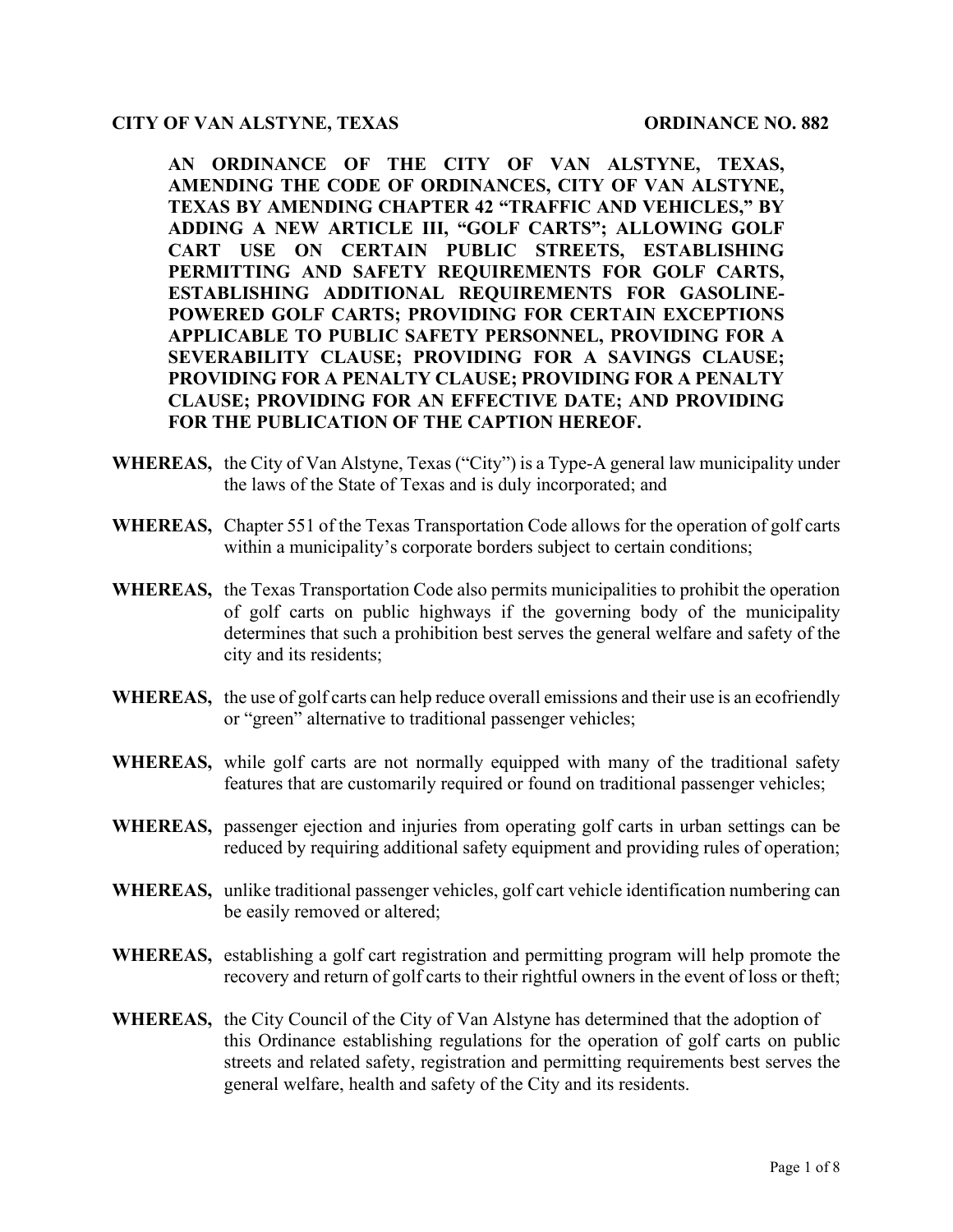# **NOW, THEREFORE, BE IT ORDAINED BY THE CITY COUNCIL OF THE CITY OF VAN ALSTYNE, TEXAS, THAT:**

- Section 1. Findings Incorporated. The findings set forth above are incorporated into the body of this Ordinance as if fully set forth herein.
- Section 2. Amendment to Chapter 42 (Traffic and Vehicles) to the City of Van Alstyne Code of Ordinances by adopting a new Article 3, entitled "Golf Carts" to read as follows:

#### **"Chapter 42 – Traffic and Vehicles.**

#### **ARTICLE III. – GOLF CARTS.**

#### **Sec. 42-100. - Definitions**

Definitions. The following words, terms, and phrases, when used in this article shall have the meanings ascribed to them in this section, except where the context clearly indicates a different meaning:

*Driver* means the person driving and/or having physical control over the golf cart.

*Driver's License* means an authorization issued by a State for the operation of a motor vehicle. The term includes: (1) a temporary license or instructional permit; and (2) an occupational license.

*Golf Cart* means a motor vehicle designed by the manufacturer primarily for transporting persons on a golf course as defined by Texas Transportation Code § 551.401. A golf cart does not include a Neighborhood Electrical Vehicle *(*a vehicle that complies with Federal Motor Vehicle Safety Standard 500 (49 C.F.R 571.500)).

**Owner** means the person holding title to the golf cart.

**Parking Area** means those areas accessible to the public by motor vehicular traffic and which are designated for temporary parking of motor vehicles, usually in places referred to as parking lots.

*Permit* means a certificate/decal of authorization issued to the applicant by the City's Police Department authorizing the operation of the golf cart for which the permit was issued. The decal will display the month and year of expiration.

*Permit Holder* means the person to whom a golf cart permit has been issued.

*Public Safety Personnel* means any employee or officer of a governmental law enforcement agency or the Van Alstyne Fire Department.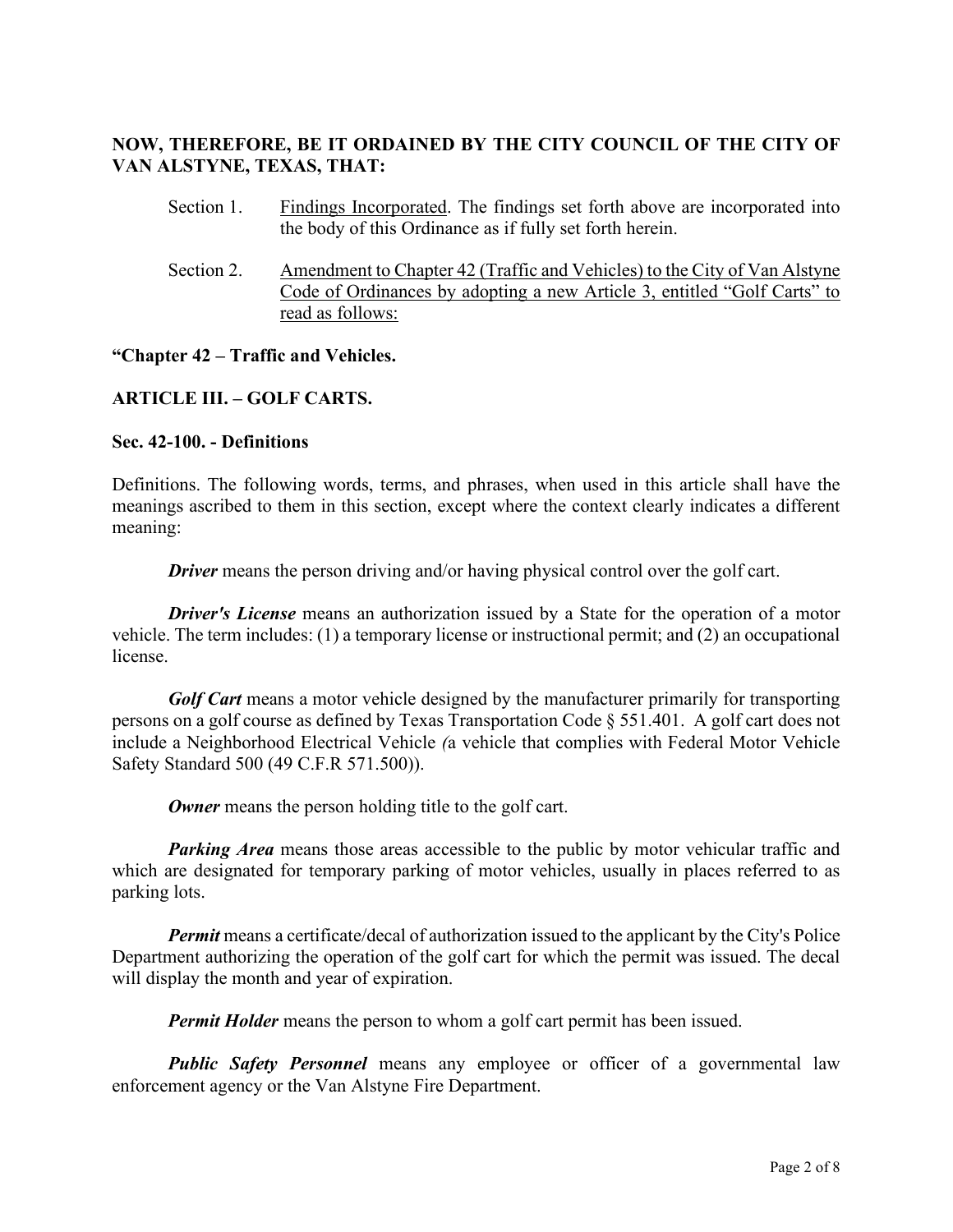*Sidewalk* means the portion of a street that is between a curb or lateral line of a roadway and the adjacent property line and intended for pedestrian use.

*Slow-Moving-Vehicle-Emblem* means a triangular emblem that conforms to standards and specifications adopted by the Director of the Texas Department of Transportation under Section 547.104 of the Texas Transportation Code and is displayed in accordance with Section 547.703 of the Texas Transportation Code.

**Texas Transportation Code** means the code as it currently exists or may be amended.

*Traffic way* means any land way open to the public as a matter of right or custom for moving persons or property from one place to another. The traffic way includes all property, both improved and unimproved, between the property lines of a roadway system.

*Working Days* means Monday through Friday, excluding City holidays.

#### **Sec. 42-101 - Golf carts permitted and restricted.**

A person may operate a golf cart on a public street, parking area and/or traffic way if the person obtains a permit and meets the following requirements:

a) Golf carts may only be operated on a public street if the maximum speed limit on the public street is thirty-five (35) miles per hour or less. Regardless of the posted speed limit, the maximum speed for any golf cart within the City limits is thirty (30) miles per hour.

- b) The person has a valid driver's license.
- c) The person maintains or is covered by current financial responsibility for the golf cart, as required of other passenger vehicles in Section 601.051 of the Texas

Transportation Code. Proof of financial responsibility for the golf cart must be either: (1) vehicle-specific coverage similar to that for other motor vehicles in the State of Texas, or (2) if insured by homeowner's policy or a general liability policy, the golf cart must be specifically covered by the policy.

- d) The person complies with all applicable federal, state, and local laws and ordinances, including but not limited to the Texas Transportation Code.
- e) The golf cart has the following equipment, which must continuously remain in good working and operational order:
	- (1) Two (2) headlamps;
	- $(2)$  Two  $(2)$  tail lamps;
	- (3) Side reflectors (two (2) front, amber in color and two (2) rear, red in color);
	- (4) Parking brake;
	- (5) Rearview mirror(s), capable of a clear, unobstructed view of at least two hundred feet (200') to the rear; and
	- (6) Slow-moving vehicle emblem.
- f) The equipment described herein meets the Texas and Federal Motor Vehicle Safety Standards, as they exist or may be amended.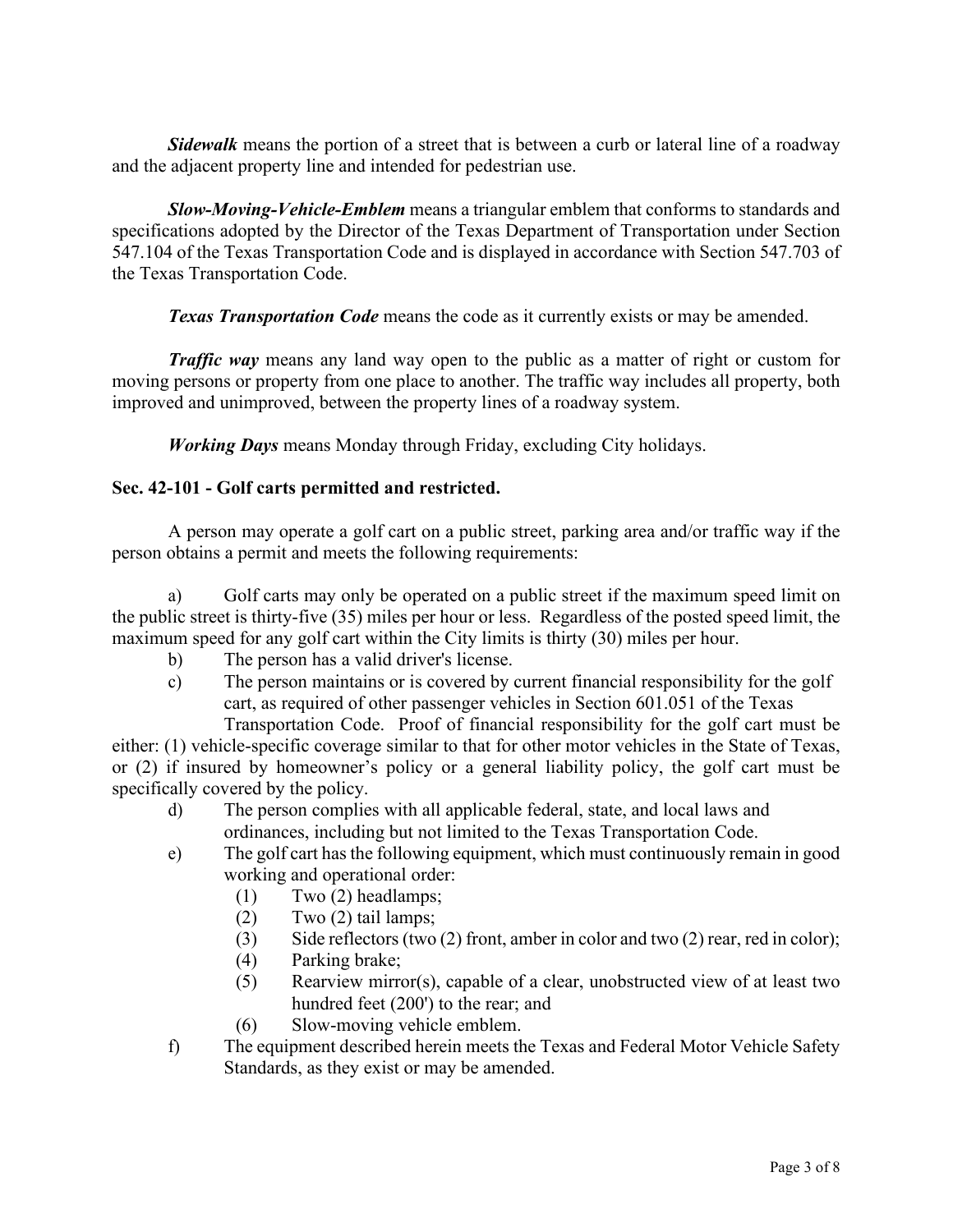g) While the golf cart is in motion, the driver and every passenger in a golf cart is seated in a seat designed to hold passengers. No person may stand or ride in the lap of the driver and/or other passenger of a golf cart while it is moving.

## **Sec. 42-102 – Additional requirements for golf carts powered by gasoline.**

In addition to the requirements set forth above, every golf cart powered by gasoline shall at all times be equipped with an exhaust system in good working order and in constant operation and meet the following specifications:

- (a) The exhaust system shall include the piping leading from the flange of the exhaust manifold to and including the muffler and exhaust pipes or including any and all parts specified by the manufacturer.
- (b) The exhaust system and its elements shall be securely fastened with brackets or hangers, which are designed for the particular purpose of fastening golf cart exhaust systems.
- (c) The engine and powered mechanism of every golf cart shall be so equipped, adjusted and tuned so that the exhaust is in good working order.
- (d) It shall be unlawful for the Owner of any golf cart to operate or permit the operation of such golf cart on which any device controlling or abating atmospheric emissions which is placed on a golf cart by the manufacturer is rendered unserviceable by removal, alteration or which interferes with its operation.
- (e) The engine and powered mechanism of every golf cart shall be so equipped, adjusted and tuned so that the exhaust is in good working order.

## **Sec. 42-103 – Additional operational regulations for all golf carts.**

- (a) A golf cart shall not be operated on any sidewalk, pedestrian walkway, jogging path, park trail or any location normally used for pedestrian traffic.
- (b) All golf carts are entitled to a full use of a lane on an authorized public street, parking areas and traffic ways, and no motor vehicle shall be driven in such a manner as to deprive any golf cart of the full use of a lane.
- (c) The driver of a golf cart shall not overtake and pass in the same lane occupied by the vehicle being overtaken.
- (d) No driver shall operate a golf cart between lanes of traffic or between adjacent lines or rows of vehicles.
- (e) The driver of a golf cart operating the golf cart on an authorized public street may only cross a multi-lane federal, county or state route at an intersection controlled by an official traffic control device which stops traffic from all directions. The driver of a golf cart may cross a multi-lane road, other than a federal, state, or county route, if it is required to cross from one portion of a golf course to another portion of the same golf course. If a golf cart crossing path is provided for transition between one section of a golf course to another section of the same golf course across a multi-lane road, the operator shall cross at and within the golf cart crossing path.
- (f) The number of occupants in a golf cart shall be limited to the number of persons for whom factory seating is installed and provided on the golf cart.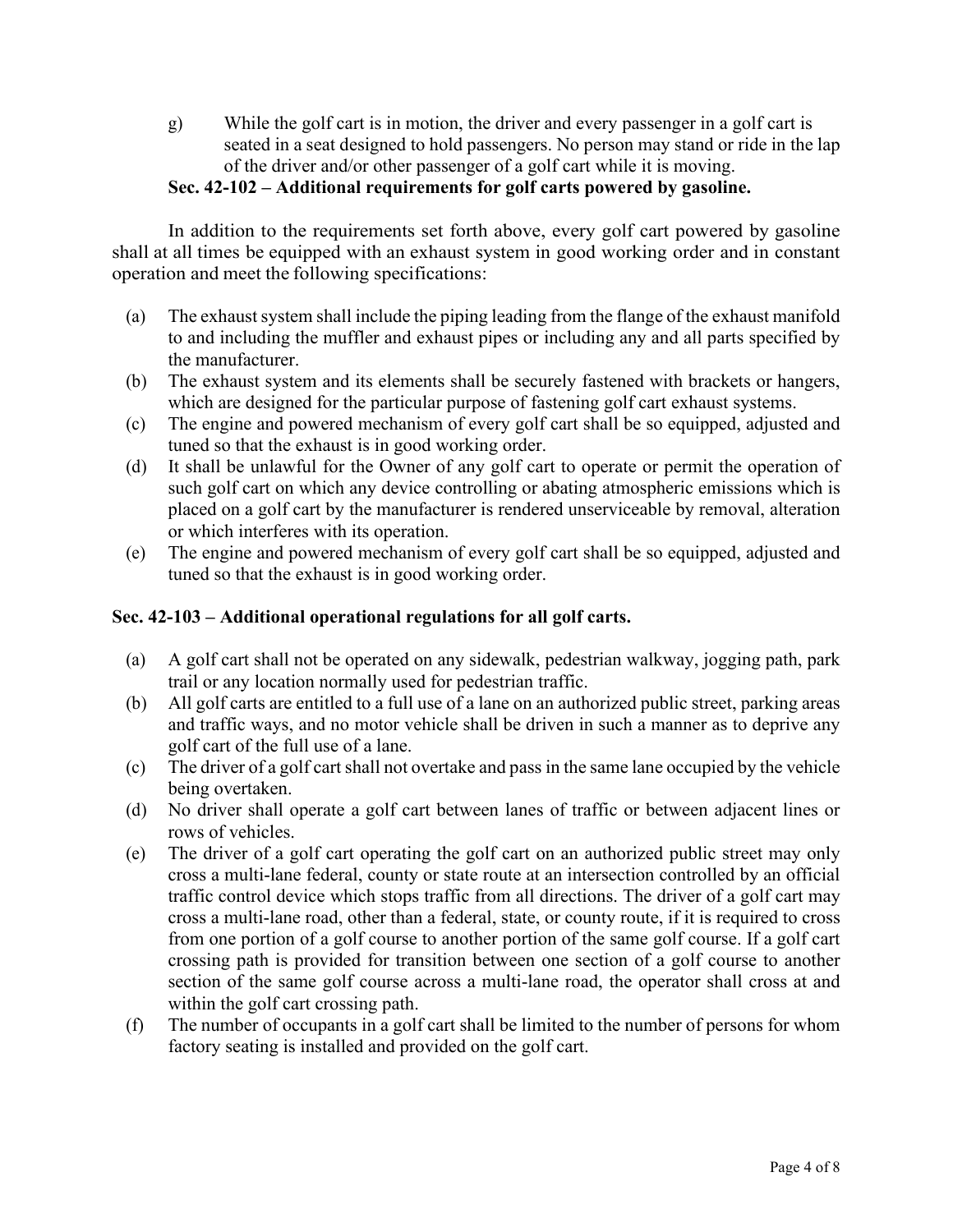- (g) Children must be properly seated while a golf cart is in motion and may not be transported in a reckless or negligent manner. No person younger than six (6) years of age may be transported in a golf cart unless restrained by a safety belt restraint.
- (h) A golf cart may not be used for the purpose of towing another golf cart, trailer or vehicle of any kind including, but not limited to, a person on roller skates, skateboard, or bicycle. A person employed by a golf course may tow a golf cart(s) for the purpose relocating the cart(s) from one portion of a golf course to another portion of the same golf course.
- (i) A golf cart shall not be operated at night, during inclement weather or when visibility is impaired by weather, smoke, fog, or other condition, or at any time when there is insufficient light to clearly see persons or vehicles on the roadway at a distance of five hundred feet (500').

## **Sec. 42-104 – Liability.**

- (a) Nothing in this Article shall be construed as an assumption of liability by the City of Van Alstyne for any injuries (including death) to persons, pets or property which may result from the operation of a golf cart by an authorized driver.
- (b) The Owner of a golf cart is fully liable and accountable for the action of any individual that they provide permission to operate and drive said golf cart, both on personal and/or any authorized public streets, parking areas and traffic ways. This described liability responsibility especially applies to personal injuries (including death) or property damage resulting from golf cart drivers who are under the age of twenty-one (21) years old.

## **Sec. 42-105 –Permit required.**

- (a) Effective January 1, 2021, no person shall operate, cause to be operated or allow the operation of a golf cart on any authorized public streets, parking areas and traffic ways unless a valid permit has been issued for the golf cart or otherwise allowed by law. A permit is not required for any golf cart owned or leased by a golf course and used exclusively on the golf course or crossing from one section of the course to another section of the course. A permit is not required for a privately-owned golf cart used exclusively on a golf course or crossing from one section of a golf course to another section of the same course. Any golf cart exempted from permitting under this section shall not be operated outside of a golf course, except as permitted herein.
- (b) Application for a permit authorizing the operation of a golf cart shall be made by a person who owns, leases or otherwise uses a golf cart. Such application shall be made in writing to the City's Police Department on a form designated for that purpose. On such application shall be set forth the following:
	- (1) The name, address, telephone number and state driver's license number of the permit holder;
	- (2) The street address where the golf cart shall be kept, including the particular suite or apartment number, if applicable;
	- (3) The business name used for the premises where the golf cart shall be kept, if applicable;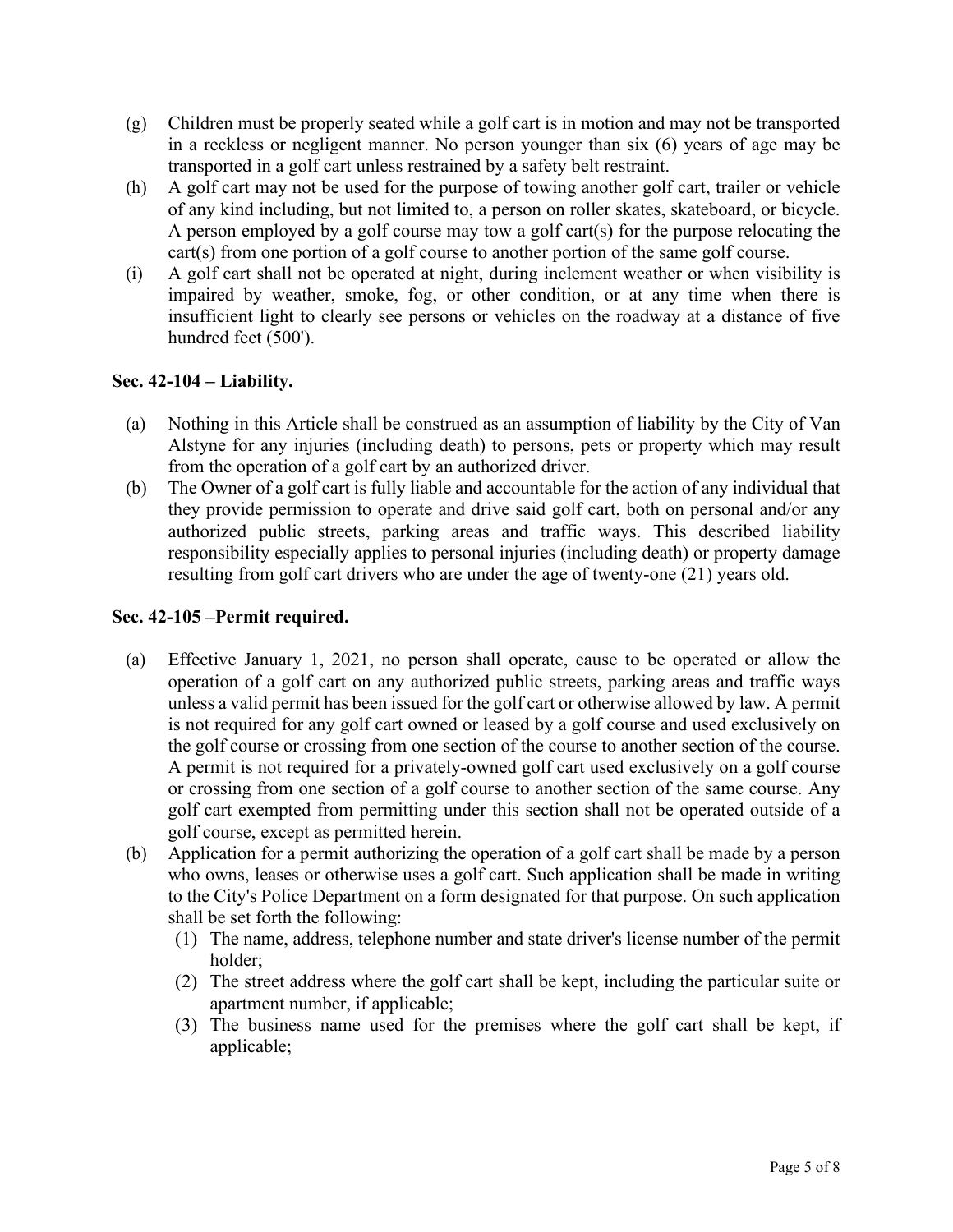- (4) The year, make, model, color, vehicle identification number or serial number if no vehicle identification number has been issued to the golf cart, electric or gasoline; and
- (5) The person(s) and location, designated by the City's Police Department, that inspected the golf cart, including a certification by said inspector that the golf cart complies with the requirements of this Ordinance before the issuance of a permit.
- (c) Upon issuance of a permit, the holder will be issued two (2) decals, one of which shall shall be permanently affixed to the driver's side front, and one of which shall be permanently affixed to the driver's side back of the golf cart in such a manner that it is clearly visible from fifty feet (50'). The permit must not be damaged, altered, obstructed, or otherwise made illegible. The permit holder shall apply for replacement permit and pay all applicable cost associated with the issuance and inspection of the golf cart.
- (d) The permit shall only be placed upon the golf cart for which it was issued.
- (e) A permit issued to a golf cart shall become invalid if the golf cart is altered in a manner that fails to comply with any requirement of this Ordinance.
- (f) Permits/Stickers are valid for a period of (1) one calendar year. The fee is listed in the City's Fee Schedule.
- (g) The permit holder shall notify the City's Police Department within ten (10) working days if the golf cart transfers ownership or the address of the normal storage location has changed. The information shall be submitted on a form designated by the City's Police Department.
- (h) Lost or stolen Permit/Stickers are the responsibility of the Owner. A police report must be filed in the event of a lost or stolen Permit/Sticker. If no record can be found of a previous application, or the receipt of a Permit/Sticker, the City's Police Department may direct the applicant to reapply, and also resubmit any and all fees necessary before a replacement Permit/Sticker is issued.
- (i) Any person who operates a golf cart and fails to receive and/or properly display a City Permit/Sticker will be subject to all applicable state laws, in addition to being in violation of this Ordinance.
- (j) A permit may be revoked at any time by the City's Police Department, for conviction(s) for violating any federal, state or local law related to the operation of a golf cart, including but not limited to this Ordinance.
- (k) Notwithstanding anything within this Article to the contrary, a golf cart may be operated:
	- (1) in a master planned community:
		- (a) that has in place a uniform set of restrictive covenants; and
		- (b) for which a county or municipality has approved a plat;
	- (2) on a public highway for which the posted speed limit is not more than 35 miles per hour, if the golf cart is operated:
		- (a) during the daytime; and
		- (b) not more than two miles from the location where the golf cart is usually parked and for transportation to or from a golf course.
	- (3) Nothing in this Article shall supersede Section 551.403 of the Texas Transportation Code, as amended.
- (l) Notwithstanding anything within this Article to the contrary, a golf cart may be operated in conjunction with a Special Event Permit issued under Chapter 36, Article VI (Special Events) of the Code of Ordinances without the need for an annual permit under this Article.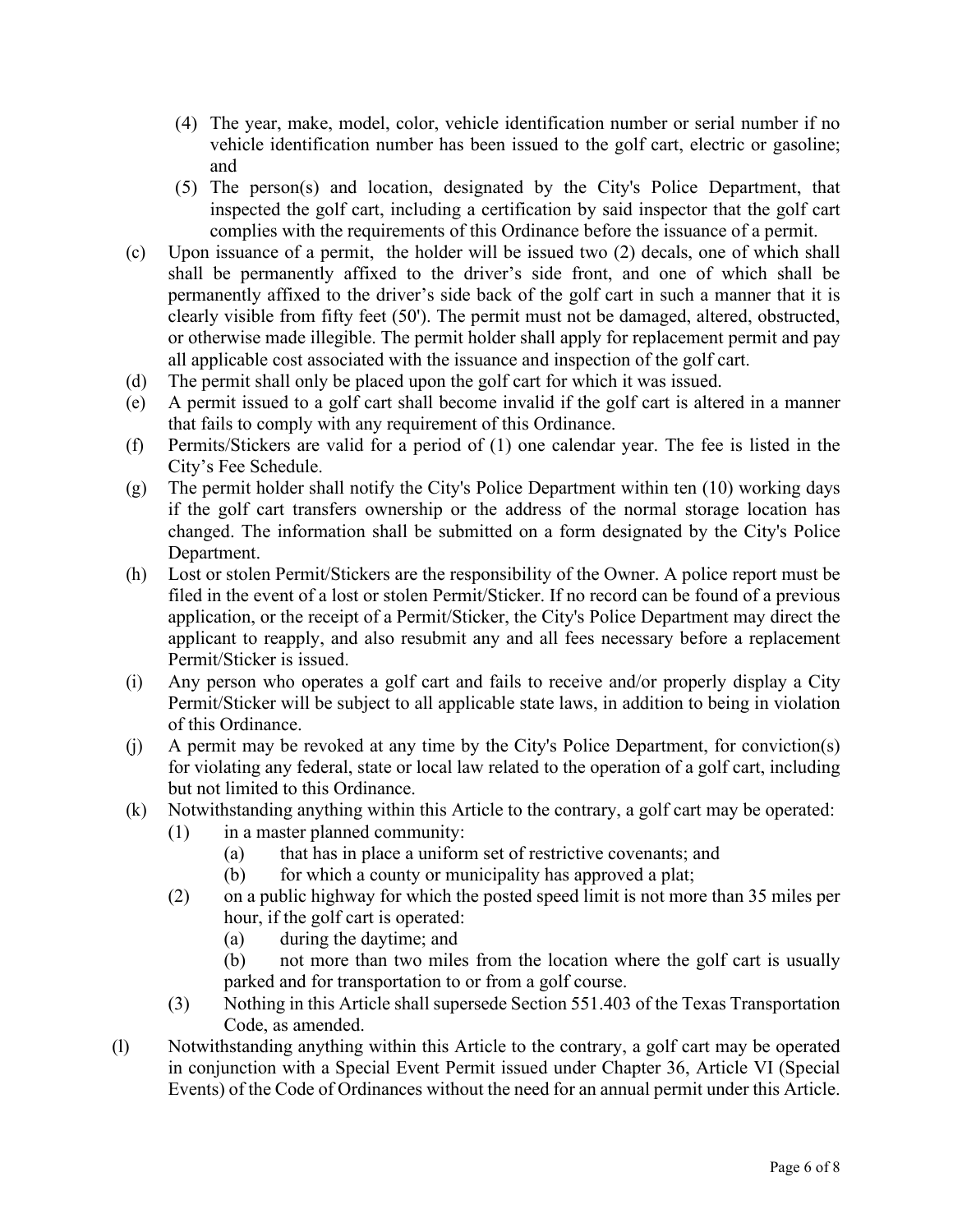Such permit shall be limited to the time covered by the Special Event Permit and operation of a golf cart shall be permitted only in support of the Special Event permitted.

#### **Sec. 42-106 – Public safety personnel exempted.**

Public Safety Personnel are exempt from this Ordinance when using a golf cart in the performance of his/her duties."

- Section 3. Severability. Should any section, subsection, sentence, clause or phrase of this Ordinance be declared unconstitutional or invalid by a court of competent jurisdiction, it is expressly provided that any and all remaining portions of this Ordinance shall remain in full force and effect. Van Alstyne hereby declares that it would have passed this Ordinance, and each section, subsection, clause or phrase thereof irrespective of the fact that any one or more sections, subsections, sentences, clauses and phrases be declared unconstitutional or invalid.
- Section 4. Savings/Repealing Clause. All provisions of any ordinance in conflict with this Ordinance are hereby repealed to the extent they are in conflict; but such repeal shall not abate any pending prosecution for violation of the repealed ordinance, nor shall the repeal prevent a prosecution from being commenced for any violation if occurring prior to the repeal of the ordinance. Any remaining portions of said ordinances shall remain in full force and effect.
- Section 5. Penalty. Any person, firm or corporation violating any of the provisions of this Ordinance shall be subject to the penalty provisions set forth in Section 1-13 of the Code of Ordinances, City of Van Alstyne, Texas, and each and every day such violation shall continue shall be deemed to constitute a separate offense.
- Section 6. Caption Publication. The caption of this Ordinance shall be published one time in a newspaper having general circulation in the City of Van Alstyne following the City Council's adoption hereof as provided by law.

#### **DULY PASSED AND APPROVED BY THE CITY COUNCIL OF THE CITY OF VAN ALSTYNE, TEXAS ON THE 13th DAY OF OCTOBER, 2020.**

## **CITY OF VAN ALSTYNE, TEXAS**

Jim Atchison, Mayor